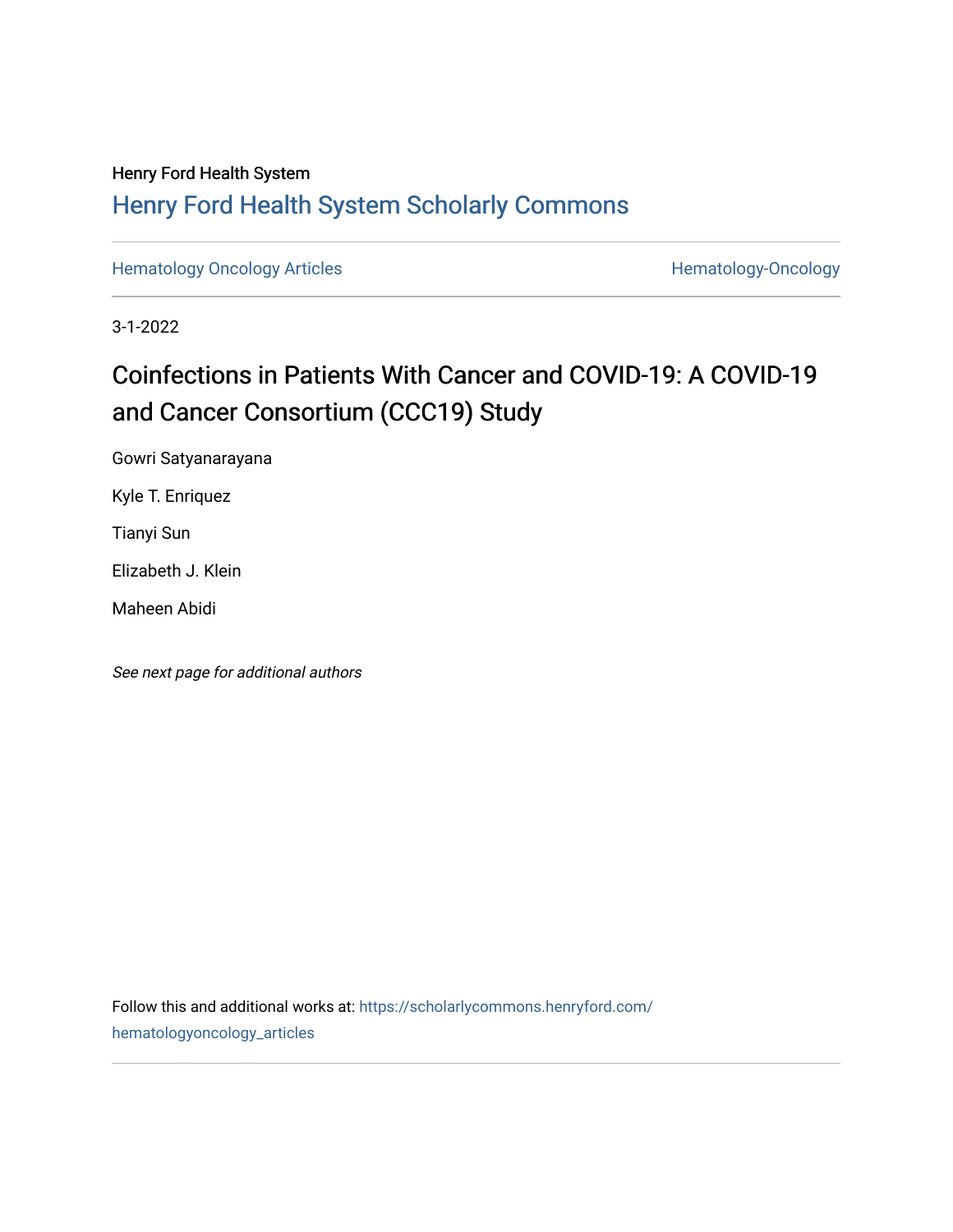#### Authors

Gowri Satyanarayana, Kyle T. Enriquez, Tianyi Sun, Elizabeth J. Klein, Maheen Abidi, Shailesh M. Advani, Joy Awosika, Ziad Bakouny, Babar Bashir, Stephanie Berg, Marilia Bernardes, Pamela C. Egan, Arielle Elkrief, Lawrence E. Feldman, Christopher R. Friese, Shipra Goel, Cyndi Gonzalez Gomez, Keith L. Grant, Elizabeth A. Griffiths, Shuchi Gulati, Shilpa Gupta, Clara Hwang, Jayanshu Jain, Chinmay Jani, Anna Kaltsas, Anup Kasi, Hina Khan, Natalie Knox, Vadim S. Koshkin, Daniel H. Kwon, Chris Labaki, Gary H. Lyman, Rana R. McKay, Christopher McNair, Gayathri Nagaraj, Elizabeth S. Nakasone, Ryan Nguyen, Taylor K. Nonato, Adam J. Olszewski, Orestis A. Panagiotou, Matthew Puc, Pedram Razavi, Elizabeth V. Robilotti, Miriam Santos-Dutra, Andrew L. Schmidt, Dimpy P. Shah, Sumit A. Shah, Kendra Vieira, Lisa B. Weissmann, Trisha M. Wise-Draper, Ulysses Wu, Julie Tsu-Yu Wu, Toni K. Choueiri, Sanjay Mishra, Jeremy L. Warner, Benjamin French, and Dimitrios Farmakiotis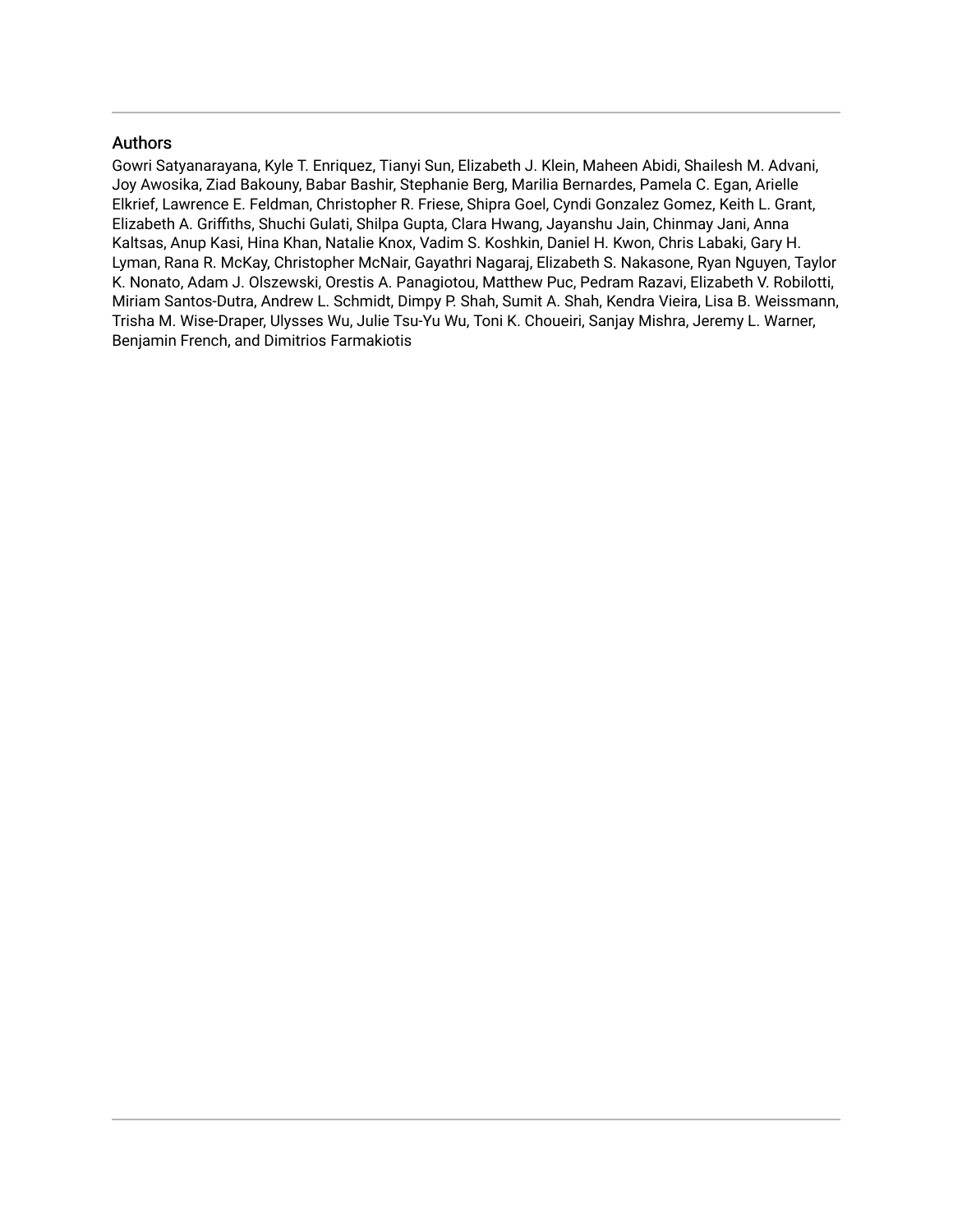MAJOR ARTICLE

<span id="page-2-23"></span><span id="page-2-18"></span><span id="page-2-15"></span><span id="page-2-12"></span><span id="page-2-7"></span><span id="page-2-3"></span>

# Coinfections in Patients With Cancer and COVID-19: A COVID-19 and Cancer Consortium (CCC19) Study

Gowri Satyanarayana,<sup>[1](#page-2-0),[a](#page-2-1)</sup> Kyle T. Enriquez,<sup>1,a,©</sup> Tianyi Sun,<sup>1</sup> Elizabeth J. Klein,<sup>[2](#page-2-2)</sup> Maheen Abidi,<sup>[3](#page-2-3),©</sup> Shailesh M. Advani,<sup>[4](#page-2-4)</sup> Joy Awosika,<sup>[5](#page-2-5)</sup> Ziad Bakouny,<sup>[6](#page-2-6)[,](https://orcid.org/0000-0003-1906-5704)</sup> Babar Bashir,<sup>[7](#page-2-7)</sup> Stephanie Berg,<sup>[8](#page-2-8)</sup> Marilia Bernardes,<sup>[9](#page-2-9)</sup> Pamela C. Egan,<sup>[2](#page-2-2)</sup> Arielle Elkrief,<sup>10</sup> Lawrence E. Feldman,<sup>[11](#page-2-11)</sup> Christopher R. Friese,<sup>12</sup> Shipra Goel,<sup>[13](#page-2-13)</sup> Cyndi Gonzalez Gomez,<sup>[12](#page-2-12)</sup> Keith L. Grant,<sup>[14](#page-2-14)</sup> Elizabeth A. Griffiths,<sup>[13](#page-2-13)</sup> Shuchi Gulati,<sup>[5](#page-2-5)</sup> Shilpa Gupta,<sup>[15](#page-2-15)</sup> Clara Hwang,<sup>16</sup> Jayanshu Jain,<sup>17</sup> Chinmay Jani,<sup>[18](#page-2-18)</sup> Anna Kaltsas,<sup>[9](#page-2-9)</sup> Anup Kasi,<sup>[17](#page-2-17)</sup> Hina Khan,<sup>[2](#page-2-2)</sup> Natalie Knox,<sup>19</sup> Vadim S. Koshkin,<sup>[20](#page-2-20)</sup> Daniel H. Kwon,<sup>20</sup> Chris Labaki,<sup>[6](#page-2-6)</sup> Gary H. Lyman,<sup>[21](#page-2-21)[,22](#page-2-22)</sup> Rana R. McKay,<sup>[23](#page-2-23)</sup> Christopher McNair,<sup>[7](#page-2-7)</sup> Gayathri Nagaraj,<sup>24</sup> Elizabeth S. Nakasone,<sup>[21,](#page-2-21)22</sup> Ryan Nguyen,<sup>[11](#page-2-11)</sup> Taylor K. Nonato,<sup>[2](#page-2-2)3</sup> Adam J. Olszewski,<sup>2</sup> Orestis A. Panagiotou,<sup>2</sup> Matthew Puc,<sup>[25](#page-2-25)</sup> Pedram Razavi,<sup>[23](#page-2-23)</sup> Elizabeth V. Robilotti,<sup>[9](#page-2-9)</sup> Miriam Santos-Dutra,<sup>[10](#page-2-10)</sup> Andrew L. Schmidt,<sup>[6](#page-2-6)</sup> Dimpy P. Shah,<sup>[26](#page-2-26)</sup> Sumit A. Shah,<sup>27</sup> Kendra Vieira<sup>2</sup> Lisa B. Weissmann,<sup>[17](#page-2-17)</sup> Trisha M. Wise-Draper,<sup>[5](#page-2-5)</sup> Ulysses Wu,<sup>14</sup> Julie Tsu-Yu Wu,<sup>[27](#page-2-27)</sup> Toni K. Choueiri,<sup>[6](#page-2-6),©</sup> Sanjay Mishra,<sup>[1](#page-2-0),©</sup> Jeremy L. Warner,<sup>1</sup> **Benjamin French, [1](#page-2-0) and Dimitrios Farmakiotis[2](#page-2-2) ; on behalf of the COVID-19 and Cancer Consortium (CCC19)**

<span id="page-2-17"></span><span id="page-2-16"></span><span id="page-2-14"></span><span id="page-2-13"></span><span id="page-2-11"></span><span id="page-2-10"></span><span id="page-2-9"></span><span id="page-2-8"></span><span id="page-2-6"></span><span id="page-2-5"></span><span id="page-2-4"></span><span id="page-2-2"></span><span id="page-2-0"></span><sup>1</sup>Vanderbilt University Medical Center, Nashville, Tennessee, USA, <sup>2</sup>The Warren Alpert Medical School of Brown University and Lifespan Cancer Institute, Providence, Rhode Island, USA, <sup>3</sup>University of Colorado Anschutz Medical Campus, Aurora, Colorado, USA, <sup>4</sup>Cancer Prevention and Control, Department of Oncology, Georgetown University School of Medicine, Georgetown University, Washington DC, USA, <sup>5</sup>University of Cincinnati Cancer Center, Cincinnati, Ohio, USA, <sup>6</sup>Dana-Farber Cancer Institute, Boston, Massachusetts, USA, <sup>7</sup>Sidney Kimmel Cancer Center at Thomas Jefferson University, Philadelphia, Pennsylvania, USA, <sup>8</sup>Cardinal Bernardin Cancer Center, Loyola University Medical Center, Maywood, Illinois, USA, <sup>9</sup>Memorial Sloan Kettering Cancer Center, New York City, New York, USA, <sup>10</sup>McGill University Health Centre, Montreal, Quebec, Canada, <sup>11</sup>University of Illinois Hospital & Health Sciences System, Chicago, Illinois, USA, <sup>12</sup>University of Michigan Rogel Cancer Center, Ann Arbor, Michigan, USA, <sup>13</sup>Roswell Park Comprehensive Cancer Center, Buffalo, New York, USA, <sup>14</sup>Hartford HealthCare Cancer Institute, Hartford, Connecticut, USA, <sup>15</sup>Cleveland Clinic, Cleveland, Ohio, USA, <sup>16</sup>Henry Ford Cancer Institute, Henry Ford Hospital, Detroit, Michigan, USA, <sup>17</sup>The University of Kansas Cancer Center, Overland Park, Kansas, USA, <sup>16</sup>Mount Auburn Hospital, Cambridge, Massachusetts, USA, <sup>19</sup>Stritch School of Medicine at Loyola University, Maywood, Illinois, USA, <sup>20</sup>Helen Diller Family Comprehensive Cancer Center at the University of California at San Francisco, San Francisco, California, USA, <sup>21</sup>Fred Hutchinson Cancer Research Center, Seattle, Washington, USA, <sup>22</sup>University of Washington, Seattle, Washington, USA, <sup>23</sup>Moores Cancer Center, University of California San Diego, La Jolla, California, USA, <sup>24</sup>Loma Linda University Cancer Center, Loma Linda, California, USA, <sup>25</sup>Virtua Health, Mt. Holly, New Jersey, USA, <sup>26</sup>Mays Cancer Center at UT Health San Antonio MD Anderson Cancer Center, San Antonio, Texas, USA, and <sup>27</sup>Stanford Cancer Institute at Stanford University, Stanford, California, USA

<span id="page-2-27"></span><span id="page-2-24"></span><span id="page-2-22"></span><span id="page-2-21"></span><span id="page-2-20"></span><span id="page-2-19"></span>*Background.* The frequency of coinfections and their association with outcomes have not been adequately studied among patients with cancer and coronavirus disease 2019 (COVID-19), a high-risk group for coinfection.

*Methods.* We included adult (≥18 years) patients with active or prior hematologic or invasive solid malignancies and laboratoryconfirmed severe acute respiratory syndrome coronavirus 2 (SARS-COV-2) infection, using data from the COVID-19 and Cancer Consortium (CCC19, NCT04354701). We captured coinfections within ±2 weeks from diagnosis of COVID-19, identified factors cross-sectionally associated with risk of coinfection, and quantified the association of coinfections with 30-day mortality.

*Results.* Among 8765 patients (hospitalized or not; median age, 65 years; 47.4% male), 16.6% developed coinfections: 12.1% bacterial, 2.1% viral, 0.9% fungal. An additional 6.4% only had clinical diagnosis of a coinfection. The adjusted risk of any coinfection was positively associated with age >50 years, male sex, cardiovascular, pulmonary, and renal comorbidities, diabetes, hematologic malignancy, multiple malignancies, Eastern Cooperative Oncology Group Performance Status, progressing cancer, recent cytotoxic chemotherapy, and baseline corticosteroids; the adjusted risk of superinfection was positively associated with tocilizumab administration. Among hospitalized patients, high neutrophil count and C-reactive protein were positively associated with bacterial coinfection risk, and high or low neutrophil count with fungal coinfection risk. Adjusted mortality rates were significantly higher among patients with bacterial (odds ratio [OR], 1.61; 95% CI, 1.33–1.95) and fungal (OR, 2.20; 95% CI, 1.28–3.76) coinfections.

*Conclusions.* Viral and fungal coinfections are infrequent among patients with cancer and COVID-19, with the latter associated with very high mortality rates. Clinical and laboratory parameters can be used to guide early empiric antimicrobial therapy, which may improve clinical outcomes.

**Keywords.** bacterial infections; CAPA (COVID-19-associated pulmonary aspergillosis); COVID-19; mucormycoses; viral infections.

#### **Open Forum Infectious Diseases®2022**

© The Author(s) 2022. Published by Oxford University Press on behalf of Infectious Diseases Society of America. This is an Open Access article distributed under the terms of the Creative Commons Attribution-NonCommercial-NoDerivs licence ([https://creativecommons.org/](https://creativecommons.org/licenses/by-nc-nd/4.0/) [licenses/by-nc-nd/4.0/](https://creativecommons.org/licenses/by-nc-nd/4.0/)), which permits non-commercial reproduction and distribution of the work, in any medium, provided the original work is not altered or transformed in any way, and that the work is properly cited. For commercial re-use, please contact journals.permissions@oup.com https://doi.org/10.1093/ofid/ofac037

<span id="page-2-26"></span><span id="page-2-25"></span>Severe acute respiratory syndrome coronavirus 2 (SARS-COV-2), the etiologic agent of coronavirus disease 2019 (COVID-19), has infected >288 million people and contributed to  $>5.4$  million deaths globally [\[1](#page-10-0)]. Among patients with confirmed COVID-19, the frequency of cancer diagnosis has been reported to be 2% [[2](#page-10-1)]. Nevertheless, large meta-analyses of patients with cancer and COVID-19 have described mortality rates of 19%–23% and a case fatality rate (CFR) of 23% [\[2,](#page-10-1) [3](#page-10-2)]. Conversely, patients without cancer with COVID-19 had 3-fold lower odds of mortality and a CFR of only 6% [\[2,](#page-10-1) [3\]](#page-10-2). Patients

Received 22 December 2021; editorial decision 13 January 2022; accepted 24 January 2022; published online 14 February 2022.

<span id="page-2-1"></span>aEqual contribution

Correspondence: Dimitrios Farmakiotis, MD, FACP, FIDSA, Division of Infectious Diseases, Department of Medicine, The Warren Alpert Medical School of Brown University, Providence, RI 02903 [\(dimitrios.farmakiotis@lifespan.org\)](mailto:dimitrios.farmakiotis@lifespan.org).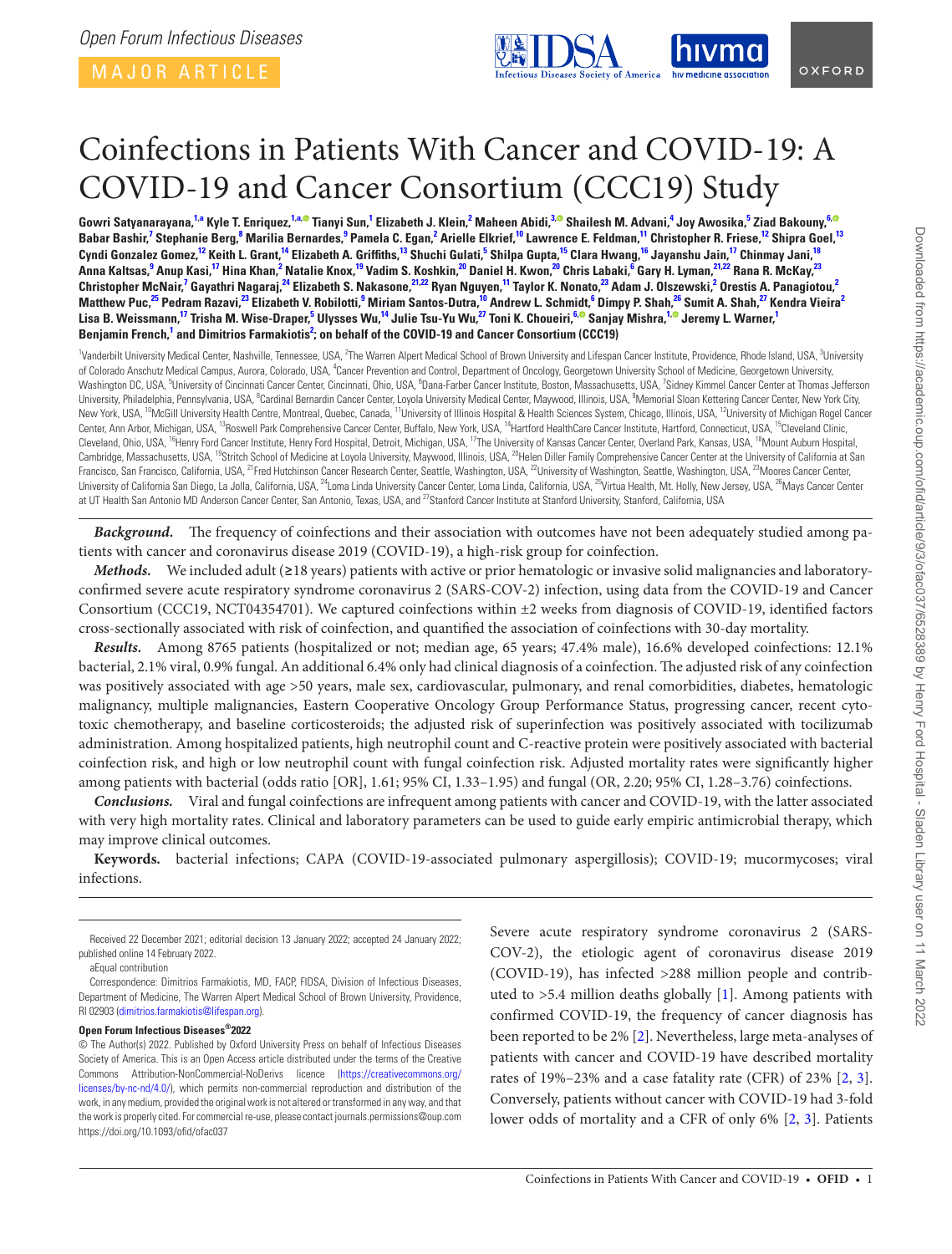with cancer hospitalized for management of COVID-19 have a >40% risk of developing severe illness [[2](#page-10-1)].

Critical illness with interventions such as the placement of central venous access catheters and endotracheal tubes and shifts in the immune profile during COVID-19 might lead to the development of a coinfection [[4](#page-11-0)]. Treatment modalities for COVID-19, including steroids and other immune-modulating therapies, such as interleukin 6 (IL6) inhibitors (eg, tocilizumab), can increase the risk of development of secondary infections. Several studies have described coinfections among patients with COVID-19. Meta-analyses have found bacterial infection rates of 3.5%–7% on initial presentation and 14.3% for secondary bacterial infection [[5](#page-11-1), [6](#page-11-2)]. A systematic review of 9 studies reporting coinfections among patients with COVID-19 showed that 8% of patients developed a bacterial or fungal coinfection [[7](#page-11-3)].

Patients with cancer are vulnerable to infection due to myelosuppression and other forms of direct immune suppression caused by cytotoxic chemotherapy or chronic steroids, side effects of chemotherapy on mechanical barriers (eg, mucositis and skin ulceration), presence of indwelling central venous catheters, and increased exposure to health care facilities [[8](#page-11-4)]. One study of 684 patients with cancer focused on coinfections showed higher incidence compared with the general population [[5](#page-11-1)[–7](#page-11-3), [9](#page-11-5)].

In this study, we captured bacterial, fungal, and viral coinfections in a large multi-institutional cohort of patients with cancer and COVID-19, identified factors associated with an increased risk of such coinfections, and quantified the association of coinfections with 30-day all-cause mortality.

#### METHODS

#### **Study Design**

The COVID-19 and Cancer Consortium (CCC19) is an international registry that includes reports of >12 000 patients with current or historical cancer diagnoses who developed presumed or laboratory-confirmed COVID-19. The registry was built by and is maintained at Vanderbilt University Medical Center (VUMC) [[10\]](#page-11-6). One hundred twenty-nine participating sites from the United States, Mexico, and Canada independently identify patients and report data through electronic REDCap survey instruments developed by CCC19. The mechanism of data collection can be retrospective (after the course of COVID-19) or concurrent at the discretion of the respondent. To ensure that data are high quality, each report is reviewed centrally and assigned a quality score, as previously described [[10\]](#page-11-6).

This was a retrospective cohort study with cross-sectional analyses (except for mortality analysis). We included adult (≥18 years) patients with a laboratory-confirmed diagnosis of SARS-CoV-2 infection, regardless of hospitalization status. We excluded reports with inadequate data quality (>4 according to our previously published metric), those with noninvasive cancers, premalignant conditions, nonmelanoma skin cancers, and

those with unknown coinfection status or 30-day mortality [\[10](#page-11-6)]. Patients who were not admitted to the hospital were excluded from analyses that included laboratory values, because laboratory values were uncommonly reported among outpatients.

#### **Procedures and Outcome Definitions**

Day of COVID-19 diagnosis (baseline) was defined as the day the first positive PCR test was collected. The primary end point was any non-SARS-CoV-2 infection diagnosed with positive microbiological tests and/or compatible clinical picture (eg, chest imaging with superimposed pneumonia, not due to COVID-19 alone per clinician assessment), as explained below. All coinfections studied within this cohort were reported to have been within ±2 weeks of COVID-19 diagnosis. Coinfection data were either reported via a structured data field or interpreted from de-identified free-text responses provided by sites for each patient at the time of data entry, with queries sent to individual sites for clarification when appropriate (full data dictionary available at: [https://github.com/covidncancer/](https://github.com/covidncancer/CCC19_dictionary) [CCC19\\_dictionary](https://github.com/covidncancer/CCC19_dictionary)).

Secondary end points were bacterial, viral, and fungal coinfections. In a separate outcome analysis, we evaluated the association between coinfection and all-cause mortality within 30-days after COVID-19 diagnosis.

#### **Covariates**

Clinically relevant variables included in this study were age, sex, race and ethnicity, time of COVID-19 diagnosis, geographical region of patient residence, smoking status, obesity, comorbid conditions (cardiovascular, pulmonary, renal disease, diabetes), Eastern Cooperative Oncology Group (ECOG) Performance Status, type of malignancy (solid or hematological), cancer status (remission or active [measurable] disease, with active further classified as stable, responding to treatment, or progressing), anticancer therapy, and COVID-19 treatments. Active anticancer therapy was classified as either cytotoxic chemotherapy or all other therapies except surgery (targeted drugs, endocrine therapy, immunotherapy, radiotherapy) given before COVID-19 diagnosis [\[10](#page-11-6)].

We could not determine whether corticosteroids initiated after diagnosis of COVID-19 for treatment of COVID-19 were administered before or after coinfection onset. Therefore, we only studied baseline corticosteroids (preceding COVID-19 diagnosis, which the patients were taking for reasons other than COVID-19). Nevertheless, we examined the cross-sectional association between tocilizumab use as treatment for COVID-19 and superinfections, given that active infection is a contraindication to tocilizumab administration [\[11](#page-11-7)]. Therefore, it is highly unlikely that tocilizumab was administered after diagnosis of an infection other than COVID-19, and any coinfections were in all likelihood diagnosed after administration of tocilizumab.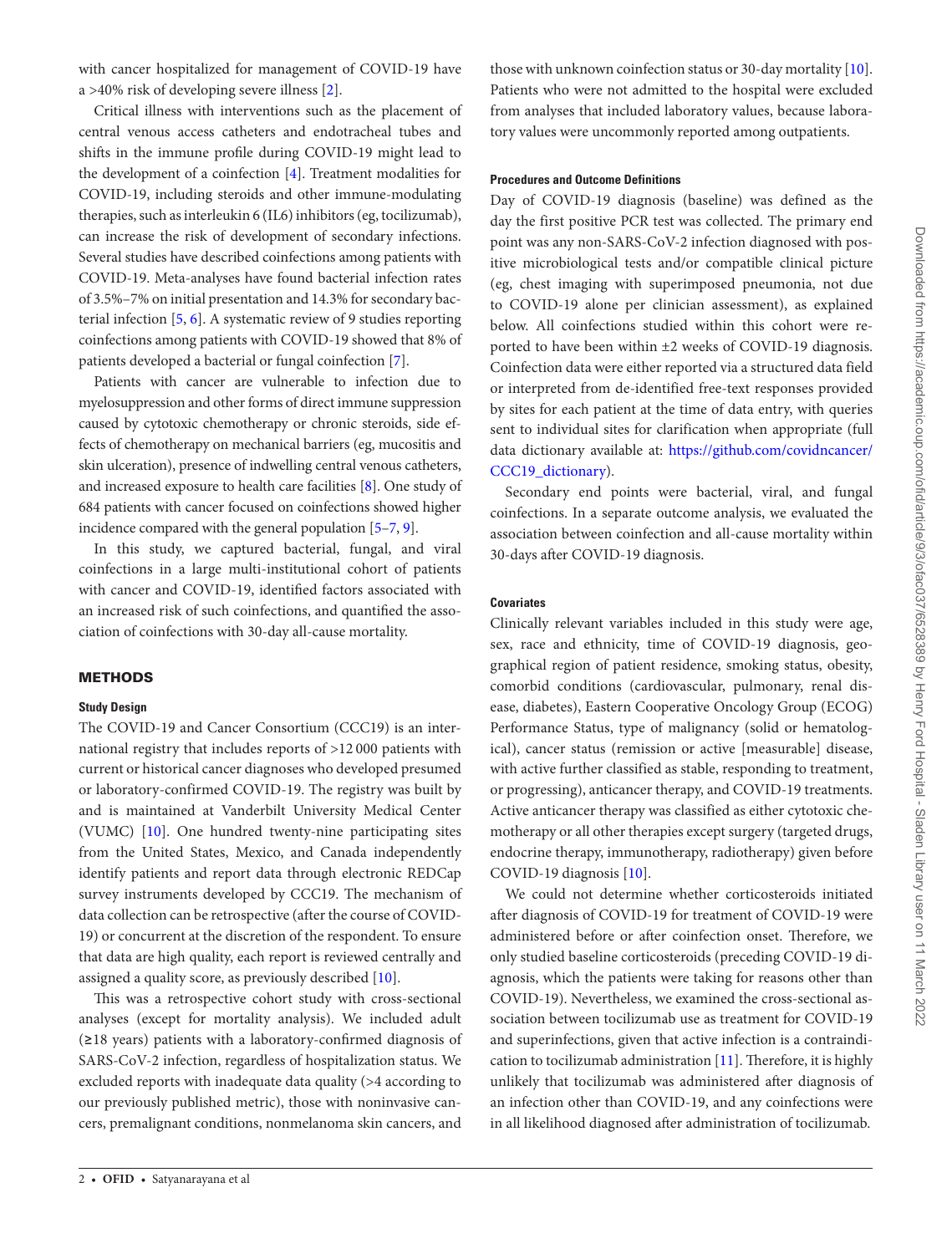#### **Statistical Methods**

All analysis methods were prespecified in a statistical analysis plan before initiation of the analysis (included with variable list as [Supplementary Data](http://academic.oup.com/ofid/article-lookup/doi/10.1093/ofid/ofac037#supplementary-data)). We used descriptive statistics to compare baseline characteristics between patients with and without any coinfection, both overall and among patients who were hospitalized for any reason at the time of COVID-19 diagnosis. Adjusted cross-sectional associations between these characteristics and the odds of any coinfection, as well as bacterial, viral, and fungal coinfections, were estimated from multivariable logistic regression models and represented as odds ratios (ORs) and 95% CIs. Logistic regression models also quantified the adjusted association of coinfection (any, bacterial, viral, fungal, and not classified [clinical only diagnosis]) with 30-day mortality. Adjustment variables were selected a priori based on clinical knowledge ([Table 2](#page-6-0); [Supplementary Table 2\)](http://academic.oup.com/ofid/article-lookup/doi/10.1093/ofid/ofac037#supplementary-data); no statistical model selection procedures were used.

Exploratory analyses with smoothing splines were used to determine the association of age (as a continuous variable) with outcomes; regression splines were used to model apparent nonlinear associations. For analyses of any coinfection and bacterial coinfections, there were sufficient degrees of freedom to include all prespecified variables. For analyses of viral and fungal coinfections, model degrees of freedom were limited by the low number of events. We therefore used a reduced set of variables considered to be most clinically relevant [\(Table 1;](#page-4-0) [Supplementary Table 1](http://academic.oup.com/ofid/article-lookup/doi/10.1093/ofid/ofac037#supplementary-data)). Model stability was assessed by comparing adjusted and unadjusted regression coefficients and their standard errors, as well as variance inflation factors.

Multiple imputation (10 iterations) using additive regression, bootstrapping, and predictive mean matching was used to impute missing and unknown data, except unknown ECOG Performance Status and unknown cancer status, which were not imputed and included as "unknown" categories. Imputation was performed on the full data set ( $n = 8765$ ). A separate imputation model (20 iterations) was developed for laboratory values among hospitalized patients ( $n = 4508$ ). All analyses were performed in R, version 4.0.4 (R Foundation for Statistical Computing, Vienna, Austria), including the rms extension package.

#### **Role of the Funding Source**

The funders of the study had no role in study design, data collection, data analysis, data interpretation, or manuscript preparation. The corresponding author had full access to aggregate data in the study and had final responsibility for the decision to submit for publication.

#### RESULTS

#### **Patient Cohort**

Of 12 034 reports in the registry at the time of data lock (6/6/2021), 8765 patients met inclusion criteria ([Figure 1\)](#page-8-0).

#### <span id="page-4-0"></span>**Table 1. Baseline Demographic and Clinical Characteristics Stratified by Diagnosis of any Coinfection**

|                                  | Any Coinfection<br>$(n = 1459)$ , No. $(%)$ | No Coinfection<br>$(n = 7306)$ , No. $(\%)$ |
|----------------------------------|---------------------------------------------|---------------------------------------------|
| Age <sup>a</sup>                 |                                             |                                             |
| Median [IQR], y                  | 69.0 [60.0-78.0]                            | 64.0 [54.0-74.0]                            |
| Sex                              |                                             |                                             |
| Female                           | 676 (46.3)                                  | 3925 (53.7)                                 |
| Male                             | 781 (53.5)                                  | 3376 (46.2)                                 |
| Missing/unknown                  | 2 (0.1)                                     | 5 (0.1)                                     |
| Race/ethnicity                   |                                             |                                             |
| Non-Hispanic White               | 791 (54.2)                                  | 3866 (52.9)                                 |
| Non-Hispanic Black               | 276 (18.9)                                  | 1340 (18.3)                                 |
| Hispanic                         | 232 (15.9)                                  | 1150 (15.7)                                 |
| Other                            | 144 (9.9)                                   | 827 (11.3)                                  |
| Missing/unknown<br>Region        | 16 (1.1)                                    | 123(1.7)                                    |
| Northeast                        | 685 (46.9)                                  | 2465 (33.7)                                 |
| Midwest                          | 332 (22.8)                                  | 2033 (27.8)                                 |
| South                            | 177 (12.1)                                  | 1120 (15.3)                                 |
| West                             | 185 (12.7)                                  | 1393 (19.1)                                 |
| Undesignated                     | 10(0.7)                                     | 0(0.0)                                      |
| Non-US                           | 70 (4.8)                                    | 295 (4.0)                                   |
| Smoking status                   |                                             |                                             |
| Never smoked                     | 688 (47.2)                                  | 3964 (54.3)                                 |
| Former smoker                    | 659 (45.2)                                  | 2693 (36.9)                                 |
| Current smoker                   | 54(3.7)                                     | 438 (6.0)                                   |
| Missing/unknown                  | 58 (4.0)                                    | 211 (2.9)                                   |
| Obesity                          |                                             |                                             |
| No                               | 932 (63.9)                                  | 4471 (61.2)                                 |
| <b>Yes</b>                       | 526 (36.1)                                  | 2796 (38.3)                                 |
| Missing/unknown                  | 1(0.1)                                      | 39 (0.5)                                    |
| Comorbid conditions <sup>b</sup> |                                             |                                             |
| <b>Diabetes</b>                  | 502 (34.4)                                  | 1830 (25.0)                                 |
| Pulmonary disease                | 376 (25.8)                                  | 1364 (18.7)                                 |
| Cardiovascular disease           | 582 (39.9)                                  | 1956 (26.8)                                 |
| Renal disease                    | 320 (21.9)                                  | 942 (12.9)                                  |
| Missing/unknown                  | 4 (0.3)                                     | 62 (0.8)                                    |
| <b>ECOG Performance Status</b>   |                                             |                                             |
| 0                                | 310 (21.2)                                  | 2579 (35.3)                                 |
| 1                                | 378 (25.9)                                  | 1871 (25.6)                                 |
| $2+$                             | 324 (22.2)                                  | 894 (12.2)                                  |
| Unknown                          | 445 (30.5)                                  | 1955 (26.8)                                 |
| Missing                          | 2 (0.1)                                     | 7(0.1)                                      |
| Type of malignancy <sup>b</sup>  |                                             |                                             |
| Solid tumor                      | 1113 (76.3)                                 | 5973 (81.8)                                 |
| Hematological neoplasm           | 417 (28.6)                                  | 1567 (21.4)                                 |
| Cancer status                    |                                             |                                             |
| Remission/NED                    | 640 (43.9)                                  | 3522 (48.2)                                 |
| Stable/responding                | 370 (25.4)                                  | 2218 (30.4)                                 |
| Progressing                      | 264 (18.1)                                  | 918 (12.6)                                  |
| Unknown                          | 185 (12.7)                                  | 645 (8.8)                                   |
| Missing                          | (0.0)                                       | 3(0.0)                                      |
| HCT                              |                                             |                                             |
| No                               | 1449 (99.3)                                 | 7267 (99.5)                                 |
| Yes                              | 10(0.7)                                     | 38(0.5)                                     |
| Missing/unknown                  | 0(0.0)                                      | 1(0.0)                                      |
| Recent cytotoxic chemotherapy    |                                             |                                             |
| Never/beyond 12 mo               | 1015 (69.6)                                 | 5453 (74.6)                                 |
| Within 4 wk                      | 275 (18.8)                                  | 1129 (15.5)                                 |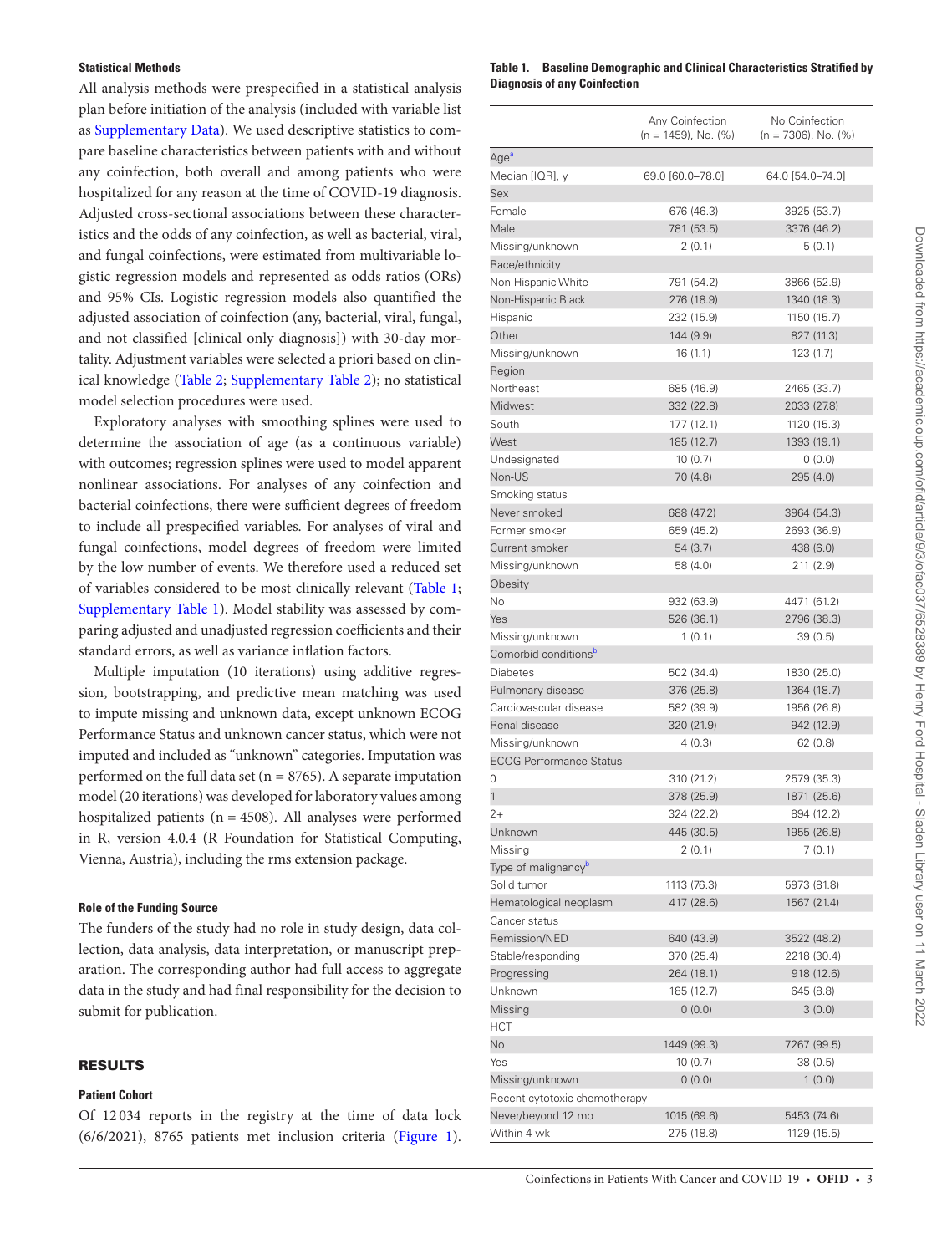|                                   | Any Coinfection<br>$(n = 1459)$ , No. $(%)$ | No Coinfection<br>$(n = 7306)$ , No. $(%)$ |
|-----------------------------------|---------------------------------------------|--------------------------------------------|
| 4 wk to 3 mo                      | 64(4.4)                                     | 252(3.4)                                   |
| 3 to 12 mo                        | 40(2.7)                                     | 247(3.4)                                   |
| Missing/unknown                   | 65(4.5)                                     | 225(3.1)                                   |
| Baseline corticosteroids          |                                             |                                            |
| No                                | 1102 (75.5)                                 | 6152 (84.2)                                |
| Yes                               | 325 (22.3)                                  | 1012 (13.9)                                |
| Missing/unknown                   | 32(2.2)                                     | 142 (1.9)                                  |
| Tocilizumab                       |                                             |                                            |
| No                                | 1326 (90.9)                                 | 6971 (95.4)                                |
| Yes                               | 99(6.8)                                     | 121(1.7)                                   |
| Missing/unknown                   | 34(2.3)                                     | 214(2.9)                                   |
| Period of COVID-19 diag-<br>nosis |                                             |                                            |
| Jan-Apr 2020                      | 385 (26.4)                                  | 1697 (23.2)                                |
| May-Aug 2020                      | 689 (47.2)                                  | 2870 (39.3)                                |
| Sept-Dec 2020                     | 226 (15.5)                                  | 1562 (21.4)                                |
| Jan-Apr 2021                      | 142 (9.7)                                   | 1114 (15.2)                                |
| May-June 2021                     | 11(0.8)                                     | 45(0.6)                                    |
| Missing/unknown                   | 6(0.4)                                      | 18(0.2)                                    |

Abbreviations: COVID-19, coronavirus disease 2019; ECOG, Eastern Cooperative Oncology Group; IQR, interquartile range; HCT, hematopoietic cell transplant; NED, no evidence of disease.

<span id="page-5-0"></span><sup>a</sup>Age was truncated at 90 years.

<span id="page-5-1"></span><sup>b</sup>Percentages could sum to >100% because categories are not mutually exclusive.

The median age (interquartile range) was 65 (55–75) years; 47.4% were male, 53.1% were non-Hispanic White, 18.4% were non-Hispanic Black, and 15.8% were Hispanic. Most patients (80.8%) had solid tumors; 22.6% had hematologic malignancies; approximately half (51.4%) were hospitalized at the time of COVID-19 diagnosis; 11.8% died within 30 days after diagnosis of COVID-19. Patient characteristics are summarized in [Table](#page-4-0) [1](#page-4-0) for all patients and in [Supplementary Table 1](http://academic.oup.com/ofid/article-lookup/doi/10.1093/ofid/ofac037#supplementary-data) for those who were hospitalized.

#### **Factors Associated With Coinfections**

A total of 1459 patients (16.6%) developed any coinfection, with 1059 (12.1%) bacterial, 188 (2.1%) viral, 79 (0.9%) fungal, and 560 (6.4%) coinfections that were diagnosed clinically. Adjusted cross-sectional associations of clinical or treatment factors and coinfections are summarized in [Table 2](#page-6-0) and [Figure](#page-9-0) [2](#page-9-0) for all patients and in [Supplementary Table 2](http://academic.oup.com/ofid/article-lookup/doi/10.1093/ofid/ofac037#supplementary-data) for hospitalized patients only. Clinical types of coinfections are summarized in [Supplementary Table 3.](http://academic.oup.com/ofid/article-lookup/doi/10.1093/ofid/ofac037#supplementary-data)

Risk of any coinfection was positively associated with age among patients >50 years, male sex, cardiovascular, pulmonary, or renal comorbid conditions, diabetes, ECOG Performance Status, hematologic malignancy, multiple malignancies, progressing or unknown cancer status, cytotoxic chemotherapy within 4 weeks before COVID-19 diagnosis, baseline corticosteroids, tocilizumab administration, and COVID-19 diagnosis between May and August 2020.

A majority of the above factors showed strong associations of similar magnitude with the risk of bacterial coinfections. The risk for viral coinfection was positively associated with pulmonary disease, diabetes, hematologic malignancy, multiple malignancies, baseline corticosteroids, and diagnosis of COVID-19 between May and August 2020. Fungal coinfections were associated with cytotoxic chemotherapy last given between 3 months and 4 weeks before COVID-19 diagnosis and tocilizumab administration.

Among hospitalized patients, high C-reactive protein (CRP) was associated with higher risk of any coinfection, and high neutrophil count was associated with higher risk of bacterial or fungal coinfection. Neutropenia was associated with higher risk of fungal coinfection. Lymphopenia was not associated with risk of coinfection.

#### **Mortality**

All-cause 30-day mortality was significantly higher among patients with any (23.8%), bacterial (24.6%), and viral (22.9%) coinfections compared with all other patients (9.4%, 10.1%, and 11.6%, respectively) and >2-fold higher among patients with fungal coinfections (34.2%), compared with all other patients (11.6%) [\(Figure 3](#page-9-1)). Adjusted 30-day all-cause mortality rates were markedly higher among patients with any, bacterial, and especially fungal coinfections, compared with those without the respective coinfections ([Table 3\)](#page-10-3).

#### **DISCUSSION**

We identified factors associated with coinfection among 8765 patients with cancer and COVID-19. Laboratory values such as high neutrophil count may be useful in differentiating bacterial or fungal coinfection from COVID-19 alone. Neutropenia was associated with fungal coinfections, which were overall rare. Development of any, but especially fungal coinfection, was associated with higher adjusted all-cause mortality compared with patients without coinfection. Tocilizumab administration exhibited a strong association with development of bacterial and fungal superinfection.

Infection remains a leading cause of mortality among immunocompromised patients, including those with malignancies [\[8\]](#page-11-4). Many more patients with cancer die from infection, compared with the general population [[12\]](#page-11-8). Patients with cancer and COVID-19 are subject to immune modulation through treatments for cancer (eg, chemotherapy-induced myelosuppression, administration of corticosteroids for antineoplastic or supportive purposes) and for COVID-19 infection (eg, corticosteroids, IL6 inhibitors). Furthermore, SARS-CoV-2 has been implicated as an immunomodulating virus, causing a maladaptive immune response [\[4\]](#page-11-0).

The percentage of coinfections in immunocompromised patients with COVID-19 has been previously reported to be as high as 60% among transplant recipients [[13\]](#page-11-9). In another recent study of patients with underlying malignancies or organ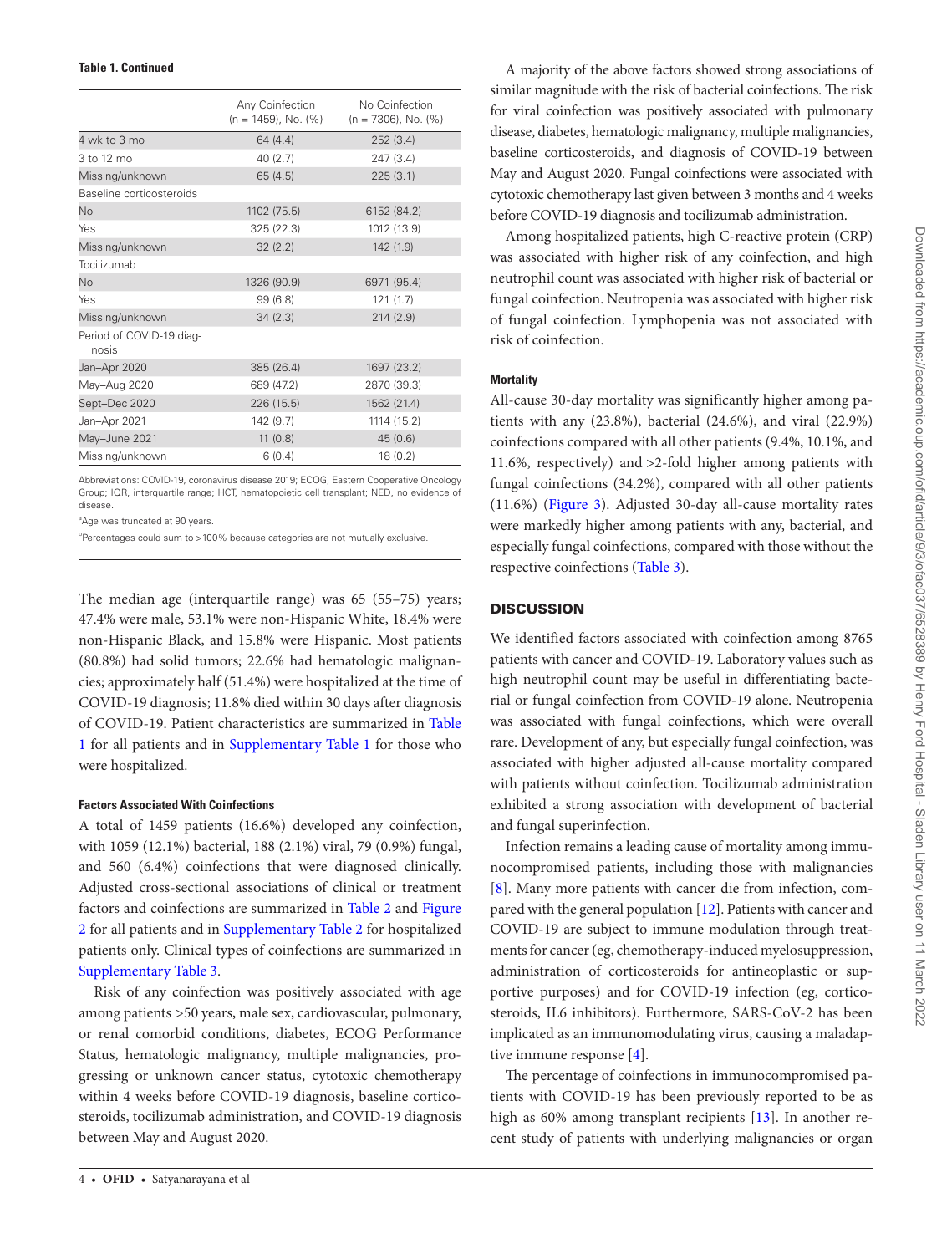#### <span id="page-6-0"></span>**Table 2. Adjusted Associations of Baseline Factors With Concomitant Infection Among all Patients**

|                                | Any Coinfection Odds<br>Ratio (95% CI) | <b>Bacterial Coinfection</b><br>Odds Ratio (95% CI) | Viral Coinfection Odds<br>Ratio (95% CI) | <b>Fungal Coinfection Odds</b><br>Ratio (95% CI) |
|--------------------------------|----------------------------------------|-----------------------------------------------------|------------------------------------------|--------------------------------------------------|
| Age                            |                                        |                                                     | $0.94(0.85 - 1.05)^a$                    | $1.00 (0.85 - 1.18)^a$                           |
| ≤50 (per decade increase)      | $1.02(0.88 - 1.18)$                    | $0.99(0.83 - 1.18)$                                 |                                          |                                                  |
| >50 (per decade increase)      | $1.14(1.07 - 1.21)$                    | $1.18(1.10 - 1.27)$                                 |                                          | ٠                                                |
| Sex                            |                                        |                                                     |                                          |                                                  |
| Female                         | Ref                                    | Ref                                                 | $\overline{\phantom{a}}$                 |                                                  |
| Male                           | 1.23 (1.08-1.38)                       | 1.21 (1.05-1.38)                                    | ×,                                       | ä,                                               |
| Race/ethnicity                 |                                        |                                                     |                                          |                                                  |
| Non-Hispanic White             | Ref                                    | Ref                                                 |                                          | ÷,                                               |
| Non-Hispanic Black             | $0.97(0.82 - 1.14)$                    | 1.02 (0.85-1.23)                                    |                                          |                                                  |
| Hispanic                       | $1.09(0.91 - 1.31)$                    | 1.29 (1.06-1.58)                                    |                                          |                                                  |
| Other                          | $0.83(0.67 - 1.03)$                    | $0.75(0.58 - 0.97)$                                 |                                          |                                                  |
| Region                         |                                        |                                                     |                                          |                                                  |
| Northeast                      | Ref                                    | Ref                                                 | Ref                                      |                                                  |
| Midwest                        | $0.68(0.58 - 0.79)$                    | $0.92(0.77 - 1.09)$                                 | $0.40(0.26 - 0.60)$                      |                                                  |
| South                          | $0.71(0.58 - 0.86)$                    | $0.86(0.69 - 1.08)$                                 | $0.26(0.14 - 0.48)$                      |                                                  |
| West                           | $0.60(0.50 - 0.73)$                    | $0.92(0.75 - 1.13)$                                 | $0.34(0.20 - 0.58)$                      |                                                  |
| Non-US                         | $1.12(0.82 - 1.53)$                    | 1.70 (1.21-2.39)                                    | $0.18(0.04 - 0.72)$                      |                                                  |
| Smoking status                 |                                        |                                                     |                                          |                                                  |
| Never smoked                   | Ref                                    | Ref                                                 |                                          |                                                  |
| Former smoker                  | $1.08(0.95 - 1.23)$                    | $1.02$ (0.88-1.18)                                  |                                          | ä,                                               |
| Current smoker                 | $0.65(0.48 - 0.89)$                    | $0.67(0.47 - 0.96)$                                 |                                          |                                                  |
| Obesity                        |                                        |                                                     |                                          |                                                  |
| No                             | Ref                                    | Ref                                                 | Ref                                      | Ref                                              |
| Yes                            | $0.97(0.85 - 1.10)$                    | $1.04(0.90 - 1.20)$                                 | $0.87(0.64 - 1.20)$                      | $0.67(0.41 - 1.11)$                              |
| <b>Diabetes</b>                |                                        |                                                     |                                          |                                                  |
| No                             | Ref                                    | Ref                                                 | Ref                                      | Ref                                              |
| Yes                            | $1.35(1.18 - 1.54)$                    | $1.36(1.17 - 1.57)$                                 | 1.51 (1.09-2.08)                         | $1.16(0.70 - 1.91)$                              |
| Pulmonary disease              |                                        |                                                     |                                          |                                                  |
| No                             | Ref                                    | Ref                                                 | Ref                                      | Ref                                              |
| Yes                            | $1.27(1.10-1.47)$                      | $1.32(1.12 - 1.55)$                                 | 1.69 (1.22-2.35)                         | 1.39 (0.83-2.33)                                 |
| Cardiovascular disease         |                                        |                                                     |                                          |                                                  |
| No                             | Ref                                    | Ref                                                 | ×,                                       | J,                                               |
| Yes                            | $1.22(1.06 - 1.40)$                    | 1.27 (1.09-1.48)                                    |                                          |                                                  |
| Renal disease                  |                                        |                                                     |                                          |                                                  |
| No                             | Ref                                    | Ref                                                 | $\overline{\phantom{a}}$                 |                                                  |
| Yes                            | $1.31(1.12 - 1.53)$                    | $1.35(1.14 - 1.61)$                                 |                                          |                                                  |
| <b>ECOG Performance Status</b> |                                        |                                                     |                                          |                                                  |
| $\mathbf 0$                    | Ref                                    | Ref                                                 |                                          |                                                  |
| $\mathbf{1}$                   | $1.30(1.10 - 1.55)$                    | 1.45 (1.19-1.76)                                    |                                          |                                                  |
| $2+$                           | $1.95(1.61 - 2.37)$                    | 2.33 (1.88-2.89)                                    |                                          |                                                  |
| Unknown                        | 1.60 (1.36-1.90)                       | $1.50(1.23 - 1.82)$                                 |                                          |                                                  |
| Type of malignancy             |                                        |                                                     |                                          |                                                  |
| Solid tumor                    | Ref                                    | Ref                                                 | Ref                                      | Ref                                              |
| Hematological neoplasm         | $1.41(1.21 - 1.64)$                    | 1.39 (1.17-1.66)                                    | $1.85(1.31 - 2.62)$                      | 1.57 (0.93-2.65)                                 |
| Multiple tumors                | $1.34(1.12 - 1.59)$                    | $1.40(1.16 - 1.70)$                                 | $1.60(1.05 - 2.42)$                      | $1.27(0.65 - 2.49)$                              |
| Cancer status                  |                                        |                                                     |                                          |                                                  |
| Remission/NED                  | Ref                                    | Ref                                                 | $\overline{a}$                           | $\overline{\phantom{a}}$                         |
| Stable/responding              | $0.78(0.67 - 0.91)$                    | $0.80(0.67 - 0.95)$                                 | ä,                                       | $\overline{\phantom{a}}$                         |
| Progressing                    | $1.26(1.05 - 1.51)$                    | $1.13(0.92 - 1.40)$                                 | $\overline{\phantom{a}}$                 |                                                  |
| Unknown                        | $1.25(1.03 - 1.53)$                    | $1.13(0.90 - 1.43)$                                 |                                          |                                                  |
| <b>HCT</b>                     |                                        |                                                     |                                          |                                                  |
| No                             | Ref                                    | Ref                                                 | Ref                                      | $\sim$                                           |
| Yes                            | $1.22(0.58 - 2.57)$                    | $1.18(0.50 - 2.75)$                                 | 1.66 (0.37-7.37)                         |                                                  |
| Recent cytotoxic chemotherapy  |                                        |                                                     |                                          |                                                  |
| Never/beyond 12 mo             | Ref                                    | Ref                                                 | Ref                                      | Ref                                              |
| Within 4 wk                    | $1.35(1.13 - 1.60)$                    | $1.16(0.95 - 1.42)$                                 | $0.89(0.60 - 1.31)$                      | $1.54(0.86 - 2.74)$                              |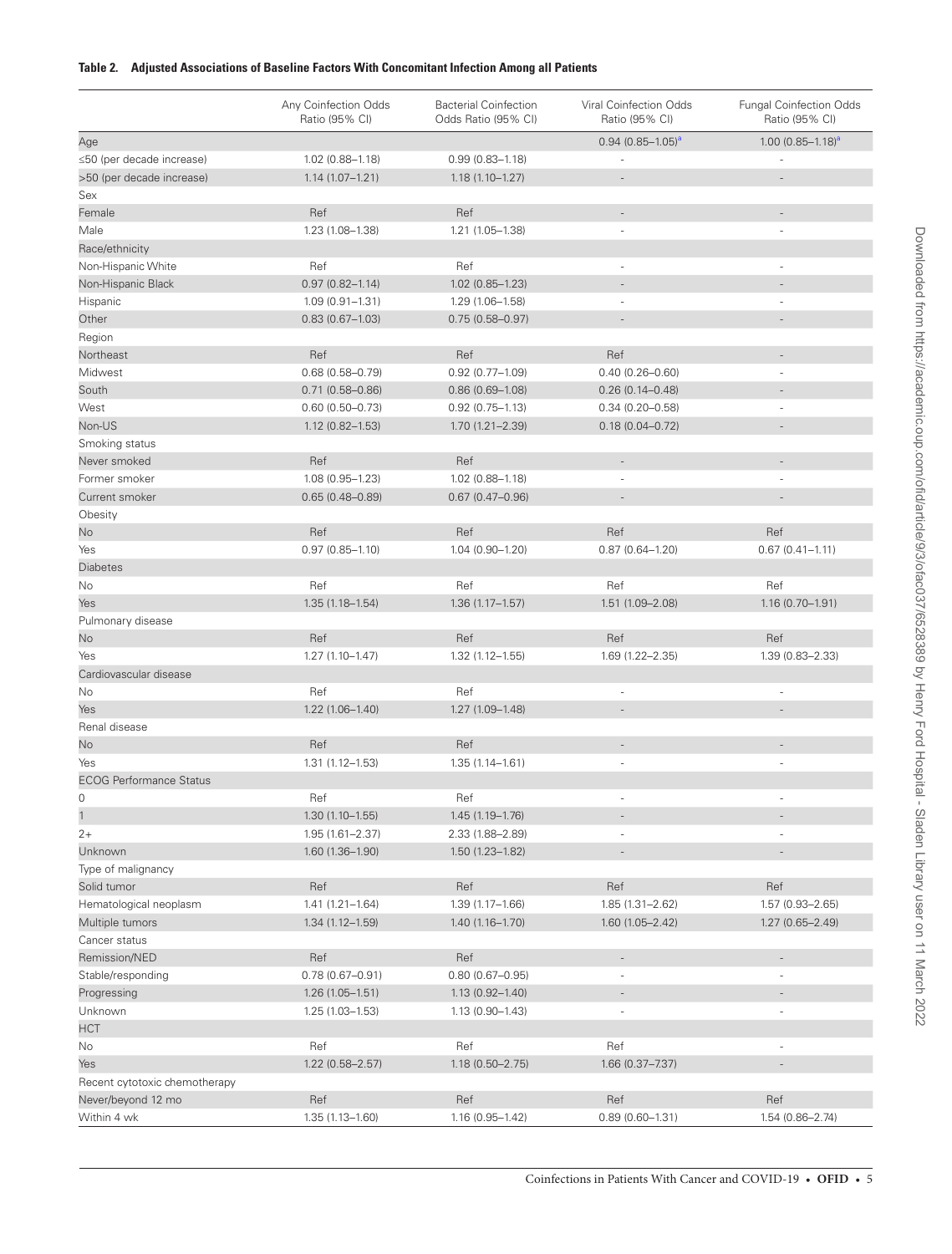#### **Table 2. Continued**

|                              | Any Coinfection Odds<br>Ratio (95% CI) | <b>Bacterial Coinfection</b><br>Odds Ratio (95% CI) | Viral Coinfection Odds<br>Ratio (95% CI) | <b>Fungal Coinfection Odds</b><br>Ratio (95% CI) |
|------------------------------|----------------------------------------|-----------------------------------------------------|------------------------------------------|--------------------------------------------------|
| 4 wk to 3 mo                 | $1.28(0.94 - 1.73)$                    | $1.19(0.84 - 1.69)$                                 | $0.79(0.37 - 1.66)$                      | $3.08(1.41 - 6.70)$                              |
| 3 to 12 mo                   | $0.90(0.62 - 1.29)$                    | $0.75(0.49 - 1.16)$                                 | $0.55(0.20 - 1.54)$                      | $0.93(0.21 - 4.03)$                              |
| Baseline corticosteroids     |                                        |                                                     |                                          |                                                  |
| <b>No</b>                    | Ref                                    | Ref                                                 | Ref                                      | Ref                                              |
| Yes                          | $1.39(1.19 - 1.62)$                    | $1.23(1.02 - 1.47)$                                 | $2.42(1.75 - 3.35)$                      | $1.40(0.82 - 2.40)$                              |
| Tocilizumab                  |                                        |                                                     |                                          |                                                  |
| No.                          | Ref                                    | Ref                                                 | Ref                                      | Ref                                              |
| Yes                          | $3.32(2.48 - 4.44)$                    | $3.61(2.67 - 4.87)$                                 | 1.78 (0.98-3.21)                         | 5.48 (2.72-11.04)                                |
| Period of COVID-19 diagnosis |                                        |                                                     |                                          |                                                  |
| Jan-Apr 2020                 | Ref                                    | Ref                                                 | Ref                                      | ٠                                                |
| May-Aug 2020                 | $1.21(1.04 - 1.40)$                    | $1.07(0.90 - 1.27)$                                 | $1.62$ $(1.15 - 2.29)$                   | $\overline{\phantom{a}}$                         |
| Sept-Dec 2020                | $0.87(0.72 - 1.05)$                    | $1.04(0.85 - 1.29)$                                 | $0.33(0.17 - 0.67)$                      | ٠                                                |
| Jan-Apr 2021                 | $0.67(0.54 - 0.83)$                    | $0.73(0.58 - 0.93)$                                 | $0.32(0.15-0.69)^b$                      | $\overline{\phantom{a}}$                         |
| May-Jun 2021                 | $0.96(0.48 - 1.93)$                    | $1.05(0.48 - 2.29)$                                 | $\overline{\phantom{a}}$                 | ٠                                                |

Abbreviations: COVID-19, coronavirus disease 2019; ECOG, Eastern Cooperative Oncology Group; HCT, hematopoietic cell transplant; NED, no evidence of disease. <sup>a</sup>Only linear term is included in the multivariable model.

<span id="page-7-1"></span><span id="page-7-0"></span>b Comparison group: Jan–Jun 2021 vs Jan–Apr 2020.

transplantation, the cumulative incidence of coinfections was 27% [\[14\]](#page-11-10). Most immunosuppressed patients receive empiric antibacterial or antifungal agents, which can lead to high costs, side effects, drug–drug interactions, and development of resistance. In a previous report from Europe, North America, and South America, >80% of patients with cancer and COVID-19 received empiric antimicrobials, although only 8% had another infection at the time of COVID-19 diagnosis, and 19% developed secondary infections [\[9\]](#page-11-5).

To our knowledge, this is the largest study of coinfections among patients with cancer and COVID-19 to date. Coinfections were reported in 17% of patients with cancer and COVID-19. This proportion is higher than that captured in the general population [[7\]](#page-11-3), but still relatively low, and similar to that of a previous report [[9](#page-11-5)]. In that series, most coinfections were bacterial and associated with high CRP levels and increased mortality, in agreement with our results.

Our findings and those of Gudiol et al. indicate that most patients with cancer and COVID-19 do not develop coinfections [[9](#page-11-5)]. However, the high mortality rates associated with coinfections in both reports call for early diagnosis and treatment. Also, like COVID-19 itself, bacterial and fungal infections can add indirectly to cancer-attributable morbidity and mortality by delaying the administration of potentially lifesaving chemotherapy [[8](#page-11-4)]. Thus, we identified clinical parameters (older age, male sex, diabetes, pulmonary, cardiovascular, or renal comorbid conditions, baseline corticosteroids, cytotoxic chemotherapy, performance status, hematologic or multiple malignancies, progressing cancer) and laboratory values (CRP, neutrophil count) that could be useful for risk stratification. For example, neutropenic patients who have received recent cytotoxic chemotherapy or tocilizumab could benefit from preemptive protocols including serial (eg, weekly or twice

weekly) testing of fungal markers and early administration of antifungal agents in the setting of worsening pneumonia or sepsis, taking into account regional and institutional epidemiological data.

Given that many factors associated with coinfection were also associated with adverse COVID-19 outcomes in prior studies (eg, older age, male sex, comorbidities), it is likely that coinfections are an important mediator of adverse outcome [\[15](#page-11-11), [16](#page-11-12)]. However, lymphopenia was not associated with risk of coinfection, although it was strongly associated with severe illness and mortality in previous CCC19 studies [[15,](#page-11-11) [16](#page-11-12)]. The results of this report merit further external validation and may help develop predictive models to guide timely and appropriate use of antibiotics and promote effective antimicrobial stewardship.

With the large number of mucormycosis cases observed during the SARS-CoV-2 surge in India, post-COVID-19 fungal infections have emerged as an important category of highly lethal coinfections [\[17](#page-11-13)]. The fungal syndrome that has been best described is COVID-19-associated pulmonary aspergillosis (CAPA), with small case series reporting frequencies of 20%–30% among patients with severe COVID-19 [[18](#page-11-14)–[20](#page-11-15)]. Unlike post-COVID-19 mucormycosis, where >90% of cases are proven, most cases of CAPA are classified as probable/putative [\[17](#page-11-13), [18\]](#page-11-14). Notably, a series of postmortem cases and 1 recent systematic review of autopsy data indicate that many cases classified as CAPA reflect colonization with *Aspergillus*, as proven invasive mold disease was rare (0%–2%), even when studied only among patients with severe COVID-19 who died [\[21,](#page-11-16) [22\]](#page-11-17).

Our results support the notion that COVID-19-associated fungal coinfections are rare, as their prevalence was only 0.9%. Likewise, Saade et al. reported only 1 fungal infection among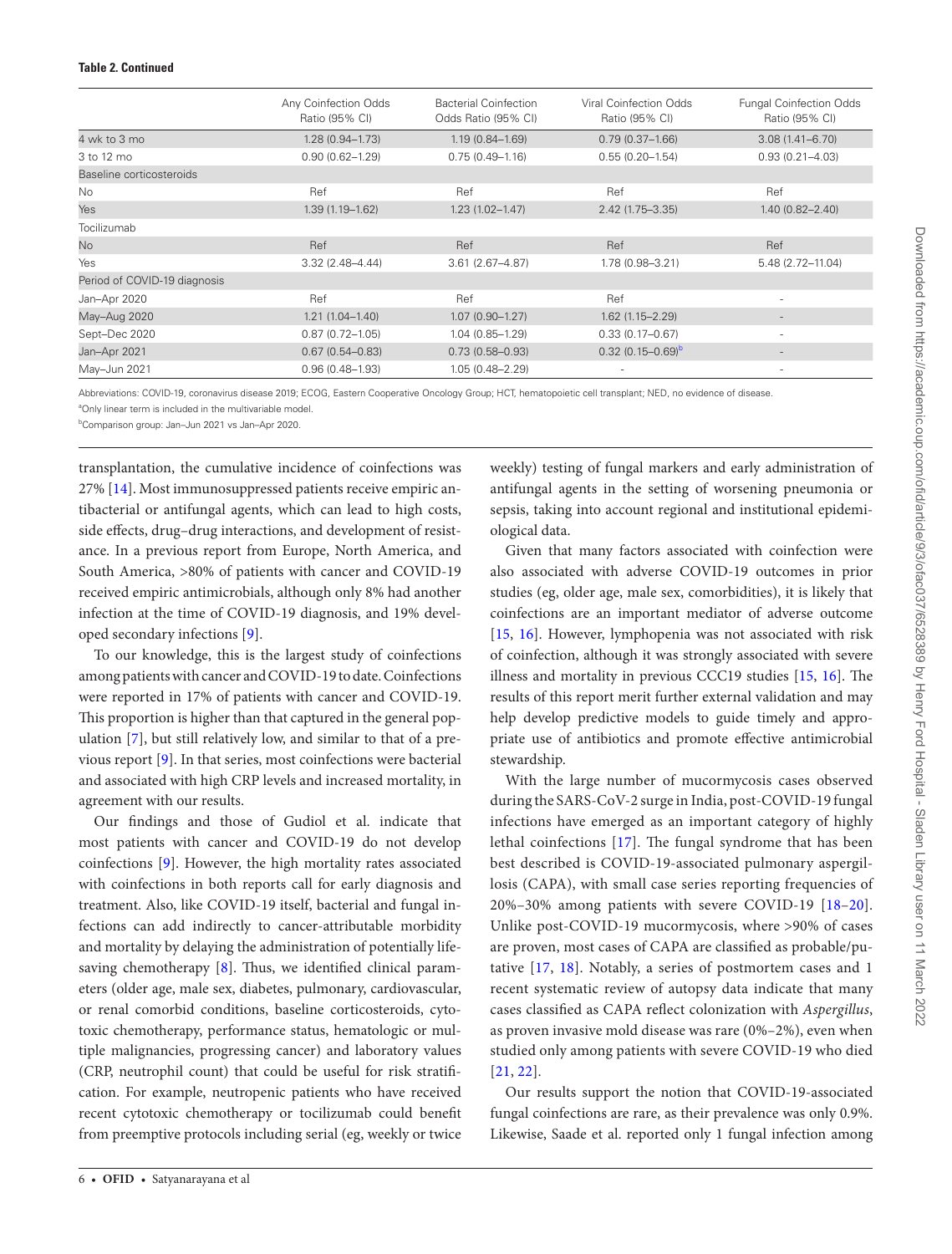

<span id="page-8-0"></span>Figure 1. Descriptive flowchart of patients included in the study. <sup>a</sup>Nonmelanoma skin cancers, in situ malignancies, or premalignant conditions. <sup>b</sup>Duplicate records, noninvasive malignancies, precursor or benign hematologic conditions, presumed false-positive SARS-CoV-2 test results, low QS from a non-CCC19 site. Abbreviations: CCC19, COVID-19 and Cancer Consortium; QS, quality score; SARS-CoV-2, severe acute respiratory syndrome coronavirus 2.

100 patients with cancer or organ transplantation and COVID-19, and Gudiol et al. found that only 1% of all patients with cancer and COVID-19 developed opportunistic infections; fungal pneumonia was the only fungal infection reported in 3 patients (<0.5%) [[9](#page-11-5), [14](#page-11-10)]. We acknowledge that diagnosis of invasive fungal infections is elusive, and some cases may not have been captured, especially given the 2-week time frame and long incubation times of mold infections [\[23](#page-11-18)]. Unlike some other cohorts, we do not know of standardized diagnostic protocols and surveillance for CAPA across different centers participating in CCC19 [\[24](#page-11-19), [25\]](#page-11-20). However, these caveats could have been offset by the significant number of patients at risk for invasive fungal infections in our report, such as those with neutropenia (8.7% of patients with coinfections) ([Supplementary Table 1\)](http://academic.oup.com/ofid/article-lookup/doi/10.1093/ofid/ofac037#supplementary-data) or receiving corticosteroids (36.3% of patients with coinfections) [\(Table 1](#page-4-0)).

Neutropenia exhibited a strong association with elevated risk of fungal infections, although it has been suggested that CAPA frequently occurs in atypical, immunocompetent (before diagnosis of SARS-CoV-2 infection) hosts with critical COVID-19 [\[18](#page-11-14)[–20](#page-11-15)]. Interestingly, the strong association between fungal coinfection and receipt of cytotoxic chemotherapy within 4 weeks to 3 months before diagnosis of COVID-19 is aligned with the incubation period for most invasive fungal infections. Overall, our results further highlight the need for antifungal stewardship and prospective, carefully designed studies with tissue diagnoses to better define the epidemiology and clinical features of CAPA and other post-COVID-19 fungal infections [\[18](#page-11-14)].

The role of immunomodulating treatments among patients with COVID-19 who already have impaired immune systems remains controversial. Corticosteroids are currently the standard of care for hospitalized patients who require  $\mathrm{O}_\mathrm{2}$  supplementation based on the results from the RECOVERY trial, which showed mortality benefit from dexamethasone, compared with controls [[26\]](#page-11-21). In a previous observational study of patients with cancer, we did not find a significant 30-day mortality benefit from corticosteroids, which, nonetheless, were often administered to severely ill patients and combined with other treatments [[27\]](#page-11-22). Broad use of corticosteroids has been implicated in outbreaks of post-COVID-19 mucormycosis: in 1 systematic review, 88% of patients with mucormycosis were receiving systemic steroids [[17](#page-11-13)]. In another recent study, dexamethasone use was significantly associated with coinfections [\[14](#page-11-10)]. We found that patients receiving baseline corticosteroids (at the time of COVID-19 diagnosis, previously prescribed for reasons other than COVID-19 treatment) were at higher risk of coinfection after adjustment for other factors. Therefore, in such patients, early administration of antimicrobials, along with a thorough diagnostic workup and ongoing assessment for infection, is advisable.

We did not study the potential association of corticosteroid use as treatment for COVID-19 with coinfection, as we did not have event dates. However, we analyzed the relationship between administration of tocilizumab and presumably superinfection, as clinical suspicion of an active, preexisting bacterial, viral, or fungal coinfection precludes tocilizumab administration [\[11](#page-11-7)]. We found a strong association between tocilizumab use and development of any, bacterial, or fungal superinfections. Although residual confounding from unmeasured factors associated with critical illness and high oxygen requirements among patients who received tocilizumab is possible, our findings support the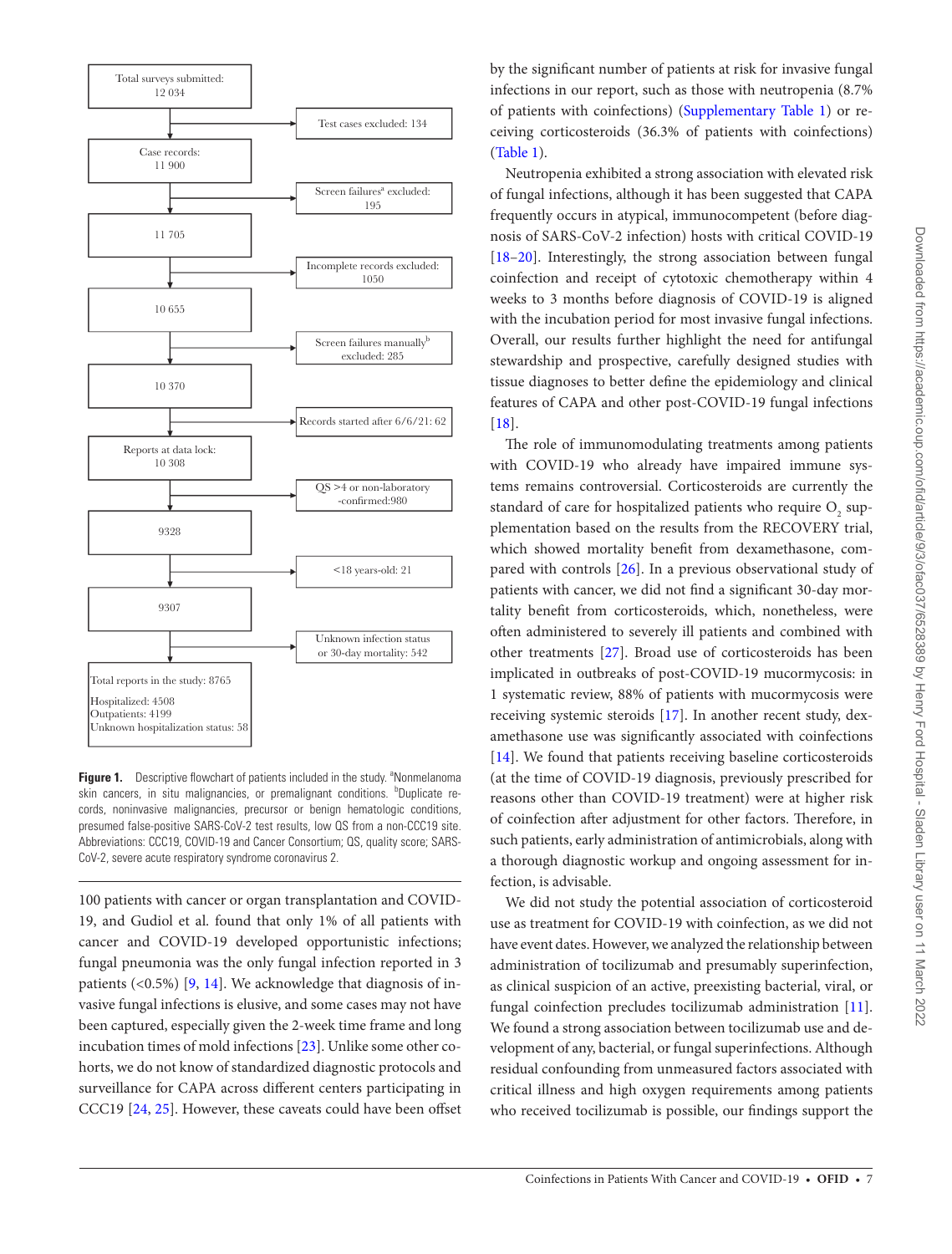Coinfection  $\longrightarrow$  Bacterial  $\longrightarrow$  Viral  $\longrightarrow$  Fungal



<span id="page-9-0"></span>**Figure 2.** Forest plot of categorical clinical variables significantly associated with at least ≥1 coinfection category (bacterial, viral, or fungal). Recent cytotoxic chemotherapy is that received between 4 weeks and 3 months from the date of COVID-19 diagnosis. Abbreviation: COVID-19, coronavirus disease 2019.

current recommendation that IL6 inhibitors should be used with caution in immunocompromised patients [[28\]](#page-11-23).

Limitations of this study include retrospective data collection in many cases, potential ascertainment bias, limited granularity for specific pathogens and comorbid conditions, dependence on clinically annotated data with reliance on abstractor judgment, and use of time intervals rather than specific dates to ensure de-identified data. Also, we could not differentiate infections present at the time of COVID-19 diagnosis from nosocomial superinfections, which likely represent most coinfections



<span id="page-9-1"></span>**Figure 3.** Thirty-day all-cause mortality by coinfection type. The width of the boxes is proportional to the number of coinfections; the height of the boxes is proportional to the number of patients who died or did not die within 30 days.

among patients with COVID-19. We had no information regarding timing of corticosteroid administration as treatment for COVID-19 due to the survey design. Last, different and evolving institutional standards in diagnosing and reporting bacterial, viral, or fungal infections may account for the observed associations of coinfections with specific geographic regions and time periods.

While the above can be considered important limitations, this study represents a large multi-institutional effort subject to the realistic constraints of voluntary data reporting. Its strengths include the large number of patient records, allowing adjustments for multiple confounders, a comprehensive list of demographic, clinical, and laboratory variables, and a robust quality assurance process.

In conclusion, the frequency of coinfections among patients with cancer and COVID-19 in our study was relatively low but not trivial. Viral and fungal coinfections were uncommon. Coinfections were associated with high mortality rates. The use of tocilizumab in immunocompromised patients with cancer and COVID-19 may increase their risk of developing secondary infections. Several clinical and laboratory parameters could guide early empiric antimicrobial agent selection, which may improve clinical outcomes. These data could inform antimicrobial stewardship interventions in this tenuous patient population.

#### Supplementary Data

Supplementary materials are available at *Open Forum Infectious Diseases* online. Consisting of data provided by the authors to benefit the reader, the posted materials are not copyedited and are the sole responsibility of the authors, so questions or comments should be addressed to the corresponding author.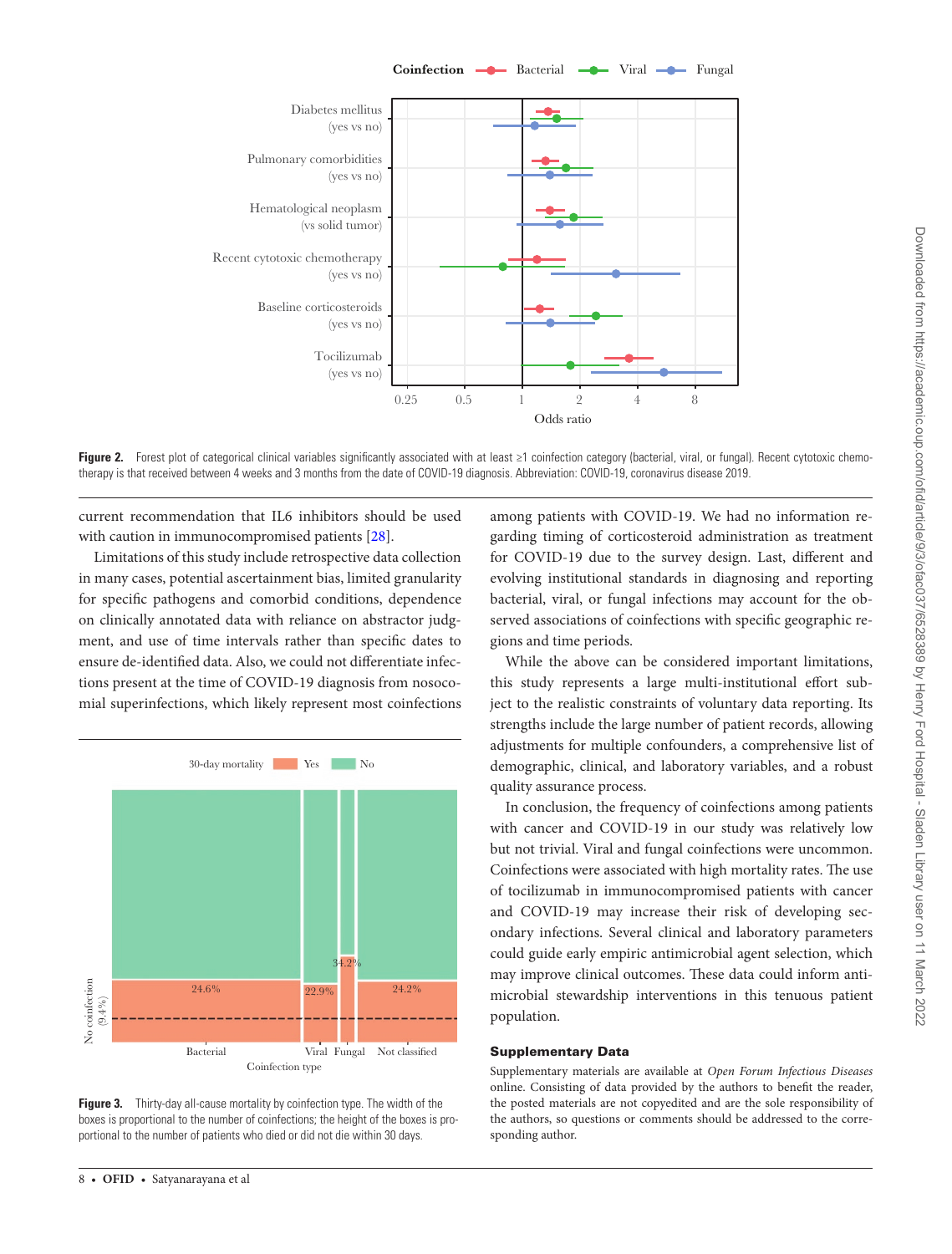<span id="page-10-3"></span>

|                  | Unadjusted 30-Day Mortality <sup>a</sup> |                         |                                   |        |
|------------------|------------------------------------------|-------------------------|-----------------------------------|--------|
|                  | Coinfection, No. (%)                     | No Coinfection, No. (%) | Adjusted <sup>b</sup> OR (95% CI) | PValue |
| Any <sup>c</sup> | 347/1459 (23.8)                          | 689/7306 (9.4)          | $1.77(1.50 - 2.08)$               | < .001 |
| Bacterial        | 261/1062 (24.6)                          | 775/7703 (10.1)         | $1.61(1.33 - 1.95)$               | < .001 |
| Viral            | 43/188 (22.9)                            | 993/8577 (11.6)         | $1.48(0.99 - 2.21)$               | .058   |
| Fungal           | 27/79 (34.2)                             | 1009/8686 (11.6)        | 2.20 (1.28-3.76)                  | .004   |
| Not classified   | 136/563 (24.2)                           | 900/8202 (11.0)         | $1.14(0.89 - 1.47)$               | .293   |

Abbreviations: COVID-19, coronavirus disease 2019; ECOG, Eastern Cooperative Oncology Group; HCT, hematopoietic cell transplant; OR, odds ratio.

<span id="page-10-4"></span><sup>a</sup>Number with 30-day mortality/No. with (yes/no) coinfection (%).

<span id="page-10-5"></span><sup>b</sup>For age, sex, race, region, comorbidities (cardiovascular, pulmonary, renal disease, diabetes), ECOG Performance Status, type of malignancy, cancer status, HCT, recent cytotoxic chemotherapy, corticosteroids at any time, tocilizumab, period of COVID-19 diagnosis.

<span id="page-10-6"></span>c The C-statistic of the model with any concomitant infection is 0.834.

#### Acknowledgments

We thank all members of the CCC19 steering committee, Toni K. Choueiri, Narjust Duma, Dimitrios Farmakiotis, Petros Grivas, Gilberto de Lima Lopes Jr., Corrie A. Painter, Solange Peters, Brian I. Rini, Dimpy P. Shah, Michael A. Thompson, and Jeremy L. Warner, for their invaluable guidance of the COVID-19 and Cancer Consortium.

*Financial support.* H.K. has received a Bristol Myers Squibb Foundation Diversity In Clinical Trials Career Development Program grant (2021- 2023); K.T.E. was supported by National Institute of General Medical Sciences of the National Institutes of Health (NIH) under award number T32GM007347; C.R.F. was supported by National Cancer Institute (NCI) of the NIH under award numbers T32CA236621 and P30CA046592. Dr. Choueiri is supported in part by the Dana-Farber/Harvard Cancer Centre Kidney SPORE (P50 CA101942) and P30 CA006516, both from NCI/ NIH; the Kohlberg Chair at Harvard Medical School and the Trust Family, Michael Brigham, and Loker Pinard Funds for Kidney Cancer Research at DFCI. Tianyi Sun and Drs. Mishra, French, and Warner: P30 CA068485 from NCI/NIH. Dr. Warner: U01 CA231840 from NCI/NIH. REDCap was developed and supported by Vanderbilt Institute for Clinical and Translational Research grant support (UL1 TR000445 from NCATS/NIH). This study was partly supported by grants from the NCI (grant number P30 CA068485 to Vanderbilt University Medical Center). The funding sources had no role in writing of the manuscript or the decision to submit it for publication.

*Potential conflicts of interest.* Z.B. reports grants from imCORE/ Genentech, non-financial support from Bristol Myers Squibb, and personal fees from UpToDate, outside the submitted work; B.B. reports other from Boehringer Ingelheim, other from Bicycle Therapeutics, other from Syros Pharmaceuticals, other from Amgen, other from Tarveda Therapeutics, other from KAHR Medical, and other from Ikena Oncology, outside the submitted work; M.B. reports a research project that receives support from Merck, outside the submitted work; T.K.C. reports institutional and personal, paid and unpaid support for research, advisory boards, consultancy, and honoraria from AstraZeneca, Aravive, Aveo, Bayer, Bristol Myers-Squibb, Eisai, EMD Serono, Exelixis, GlaxoSmithKline, IQVA, Ipsen, Kanaph, Lilly, Merck, Nikang, Novartis, Pfizer, Roche, Sanofi/Aventis, Takeda, Tempest, Up-To-Date, and CME events (Peerview, OncLive and others), outside the submitted work; A.E. reports salary support from the Canadian Institute of Health Research, the Royal College of Physicians and Surgeons of Canada (Detweiler Travelling Fellowship), and the Henry R. Shibata Fellowship, outside the submitted work; C.R.F. has received research support from the Merck Foundation and NCCN/Pfizer, unrelated to the current work; E.A.G. reports grants and personal fees from Genentech, personal fees from Alexion Pharmaceuticals, other from Apellis Pharmaceuticals, personal fees and other from Astex Pharmaceuticals, personal fees from Taiho Oncology, personal fees from Takeda Oncology, personal fees and nonfinancial support from Novartis Pharmaceuticals, grants and other from Celgene/BMS, and personal fees from CTI Biopharma, outside the submitted work; C.H. reports grants from Merck, grants from Bayer, grants from AstraZeneca, personal fees from Tempus, personal fees from EMD Sorono, and other

from Johnson and Johnson, outside the submitted work; A.K. reports other from TESARO, other from Halozyme, other from Geistlich Pharma, other from Astellas Pharma, other from Rafael Pharmaceuticals, and other from OncLive, outside the submitted work; monies go to his institution for clinical trial from the named entities; V.S.K. has served in a consulting or advisory role for AstraZeneca, Clovis, Janssen, Pfizer, EMD Serono, Seattle Genetics/Astellas, Dendreon, Guidepoint, and GLG and has received research funding for the institution from Endocyte, Nektar, Clovis, Janssen, and Taiho; G.H.L. reports research funding from Amgen (Inst) and a speaking or advisory role for G1 Therapeutics, Partners Healthcare, BeyondSpring, Sandoz, Squibb (Inst), Merck, Jazz Pharm, Kallyope, TEVA, Frensenius Kabi, Seattle Genetics, and Samsung; R.R.M. has received research funding from Bayer, Pfizer, and Tempus; serves on the advisory board for AstraZeneca, Bayer, Bristol Myers Squibb, Calithera, Exelixis, Janssen, Merck, Novartis, Pfizer, Sanofi, and Tempus; is a consultant for Dendreon, Myovant, Sorrento Therapeutics, and Vividion; and serves on the molecular tumor board at Caris; R.N. reports personal fees from Promega, outside the submitted work; A.J.O. reports research funding for the institution from Genentech, TG Therapeutics, Genmab, Acrotech Biopharma, and Precision Bio and grants from Adaptive Biotechnologies and Foundation Medicine, outside the submitted work; O.A.P. reports personal fees from International Consulting Associates, Inc., outside the submitted work; S.M. reports personal fees from National Geographic for writing articles outside the submitted work; J.L.W. reports grants from NIH and AACR; personal fees from Westat, Roche, Melax Tech, and Flatiron Health; and equity in HemOnc.org LLC, outside the submitted work; D.F. has received research support from Astellas, Merck, and Viracor-Eurofins and consultant fees and honoraria from Viracor-Eurofins, outside the submitted work. All other authors: nothing to report. All authors have submitted the ICMJE Form for Disclosure of Potential Conflicts of Interest. Conflicts that the editors consider relevant to the content of the manuscript have been disclosed.

*Patient consent***.** This study was considered exempt from institutional review board (IRB) review at Vanderbilt University Medical Center (VUMC IRB 200467) and was approved by local IRBs at participating sites per institutional policy, according to the principles of the Declaration of Helsinki.

*Trial registration.* This study is registered on ClinicalTrials.gov, NCT04354701, and is ongoing.

#### References

- <span id="page-10-0"></span>1. World Health Organization. Weekly epidemiological update on COVID-19 - 6 January 2022. Available at: [https://www.who.int/publications/m/item/weekly](https://www.who.int/publications/m/item/weekly-epidemiological-update-on-covid-19---6-january-2022)[epidemiological-update-on-covid-19---6-january-2022](https://www.who.int/publications/m/item/weekly-epidemiological-update-on-covid-19---6-january-2022). Accessed 10 January 2022.
- <span id="page-10-1"></span>2. ElGohary GM, Hashmi S, Styczynski J, et al. The risk and prognosis of COVID-19 infection in cancer patients: a systematic review and meta-analysis. Hematol Oncol Stem Cell Ther **2020**; S1658-3876(20)30122-9.
- <span id="page-10-2"></span>3. Zhang H, Han H, He T, et al. Clinical characteristics and outcomes of COVID-19 infected cancer patients: a systematic review and meta-analysis. J Natl Cancer Inst **2021**; 113:371–80.